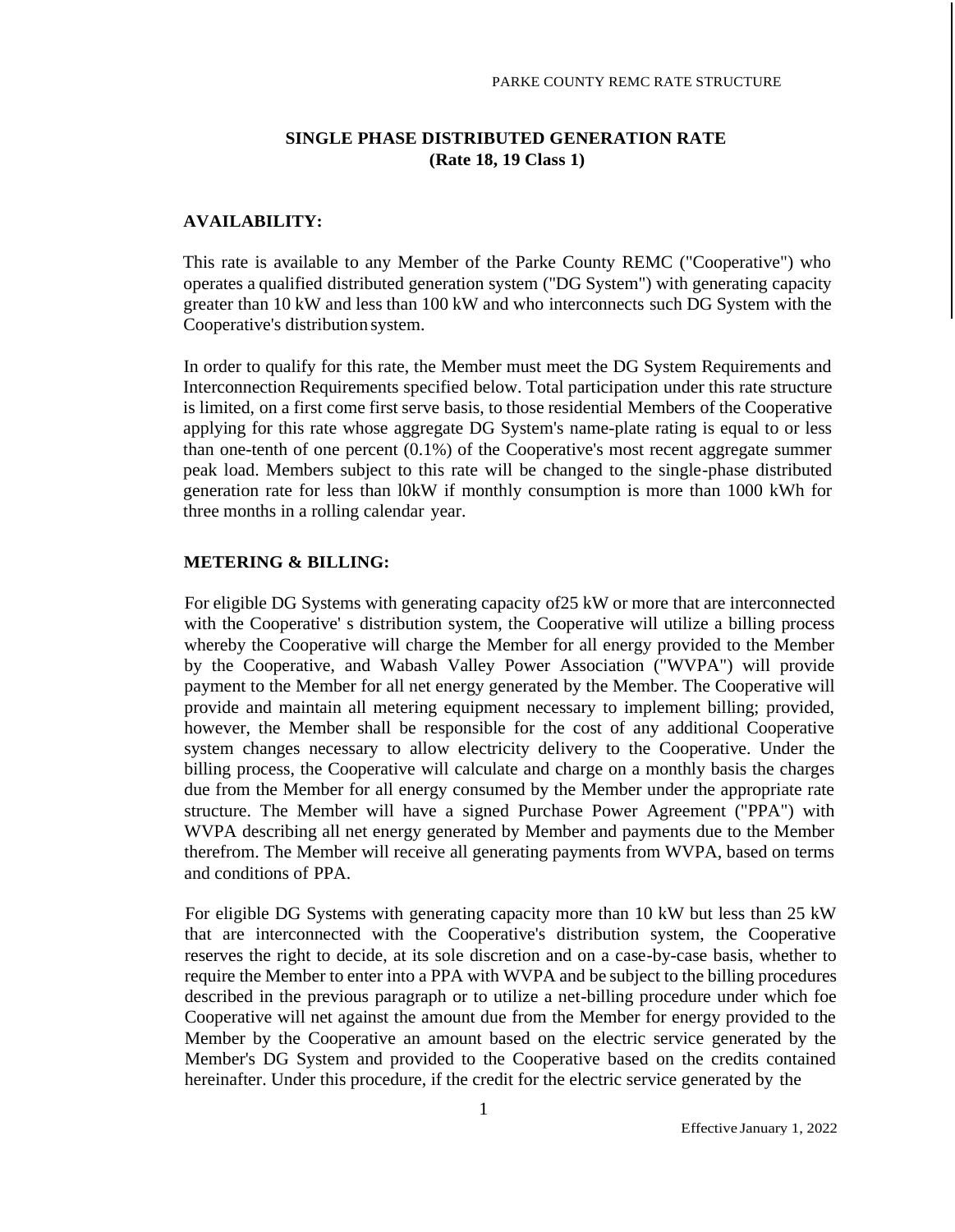Member's DO System that is provided to the Cooperative is less than the charges for the ( electric services the Cooperative provided to the Member, the Member will pay the Cooperative the net difference. If the credit for the electric service generated by the Member's DG System that is provided to the Cooperative is greater than the charges {or the electric services the Cooperative provided to the Member, the Member will receive a credit that can be used to reduce payments in future billing periods. If the Member discontinues operation of the DG System, any remaining credits will revert to the Cooperative. *In either case,* the Member shall remain responsible for all applicable billed charges, including Member charges and demand charges.

#### **CHARACTER OF SERVICE:**

Service under this structure shall be alternating current, sixty (60) Hertz, single phase at voltage of approximately 120/240 volts three wire, or other voltage as might be mutually agreed upon.

#### **MONTHLY RATE:**

| <b>Facilities Charge</b>        |  |
|---------------------------------|--|
|                                 |  |
| <b>Energy Charge</b>            |  |
|                                 |  |
| Energy Credit (when applicable) |  |
|                                 |  |

Purchased Power Cost Adjustment:

The amount computed at the above monthly rate shall be adjusted plus or minus by an amount calculated in accordance with the formula specified in the Cooperative's Purchased Power Cost Adjustment Clause (Appendix A), which is a part of the "Monthly Rate" of this rate structure.

Minimum Monthly Charge:

The monthly minimum charge under this rate structure shall be equal to the Facilities Charge.

Tax Adjustment:

The amount computed at the above monthly rate as adjusted by the application of the Purchased Power Cost Adjustment Clause shall be subject to taxes, assessments, and surcharges imposed by any governmental authority.

#### **TERMS AND CONDITIONS OF SERVICE:**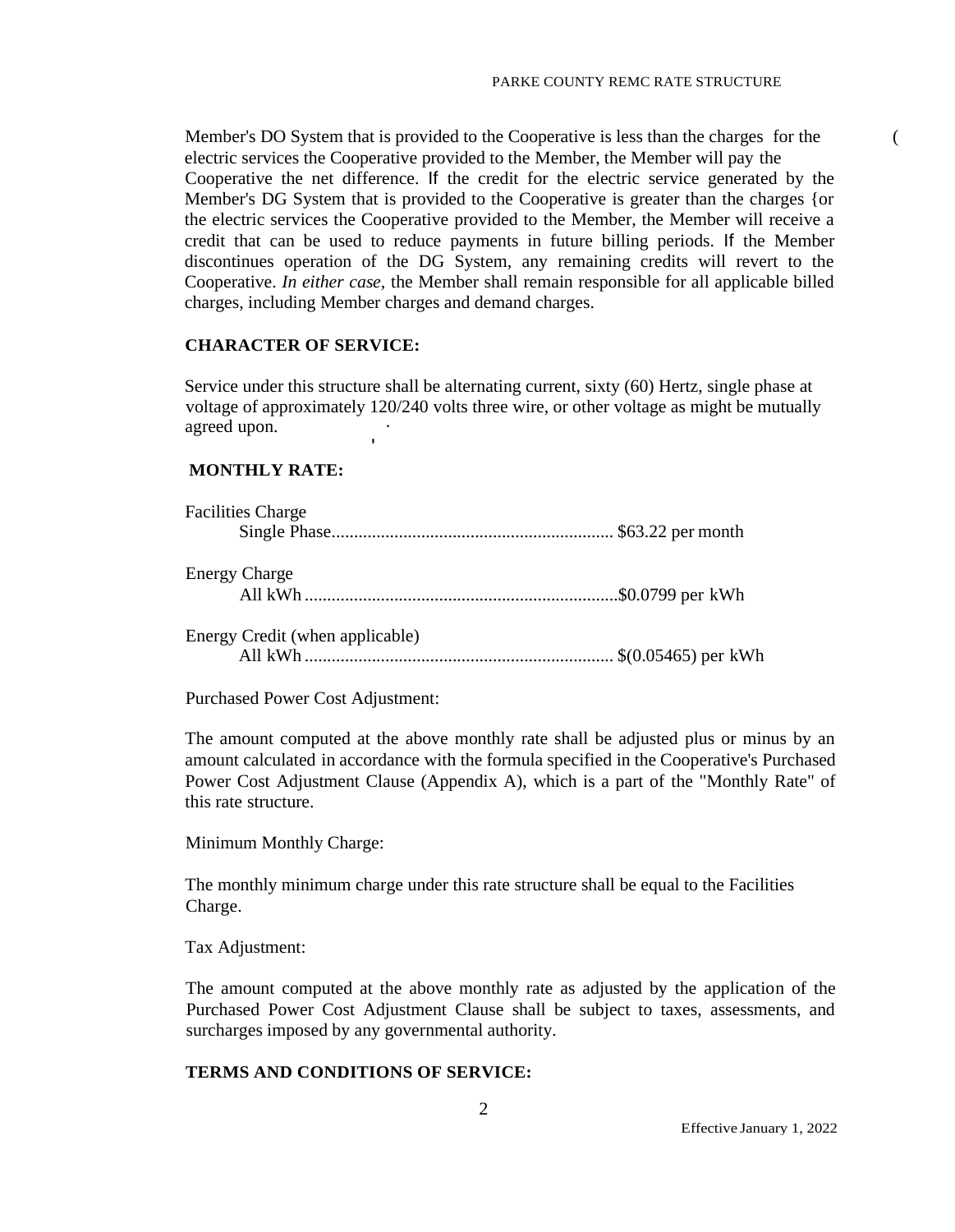- 1. Service and terms of payment shall be provided in accordance with the Cooperative's Rules & Regulations for Electric Service and Bylaws.
- 2. All single-phase motors or apparatuses with an inrush current in excess of 250 amps at 240 volts shall require Cooperative approval.
- 3. Service under this structure shall be limited to one meter for the same Member where service can be adequately supplied from a single service drop.

#### **DG SYSTEM REQUIREMENTS:**

The Member's DG System must meet the following requirements:

- 1. The nameplate rating of Member's DG System must not be greater than 100 kW;
- 2. The DG System must be owned and operated by the Member and must be located on the Member's premises;
- 3. The Member's DG System must be intended primarily to offset part or all of the Member's requirements for electricity;
- 4. The DG System must operate in parallel with the Cooperative's distribution facilities; and
- \ 5. The DG System must satisfy the Cooperative's Interconnection Standards as the same may be amended from time to time.

#### **SYSTEM MODIFICATIONS:**

,,

If it is necessary for the Cooperative to modify portions of its existing system to provide larger capacity facilities or metering to accommodate the purchase of electricity from the Member pursuant hereto, the Member will be responsible for the entire cost of said upgrades. Should system modification be necessary, the Cooperative, at the Member's expense, shall perform all work on the Cooperative's side of the meter.

#### **APPLICATION:**

*I*

The interpretation of, or the application by Cooperative of, all rates, rules and regulations included in its tariff or adapted by the Cooperative shall be subject to review and interpretation by the Board of Directors of the Cooperative.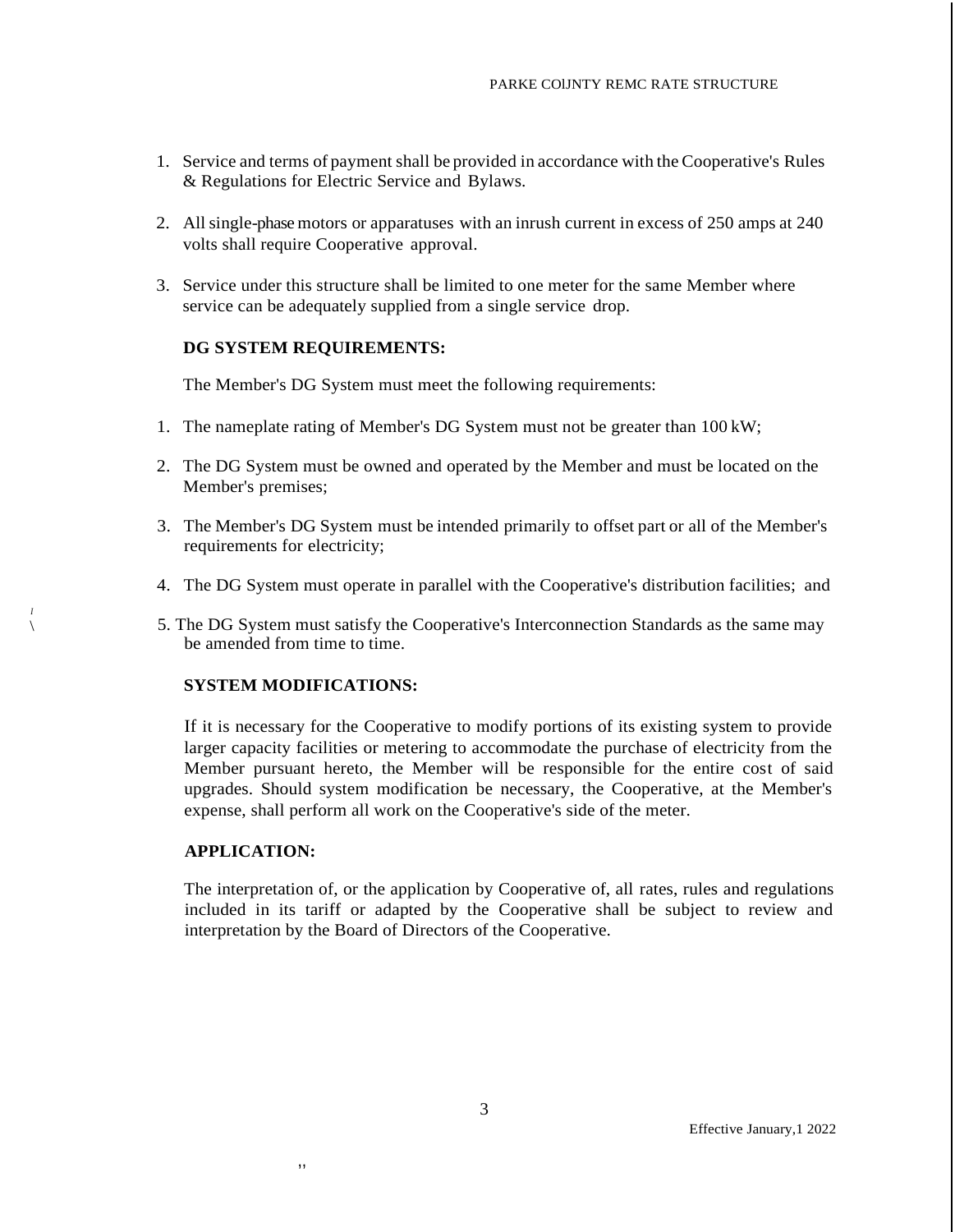## **INTERCONNECTION REQUIREMENTS; TERMS AND CONDITIONS OF SERVICE:**

Prior to connecting Member's DG System to Cooperative's distribution system, Member shall execute an Agreement for Interconnection of Power Generation Systems ("Interconnection Agreement"), the form of which is attached hereto as **Exhibit A.** Member shall not be eligible to connect Member's DG System to Cooperative's distribution system or to receive rates under this rate structure unless and·until Member executes an Interconnection Agreement.

*(* '

*(*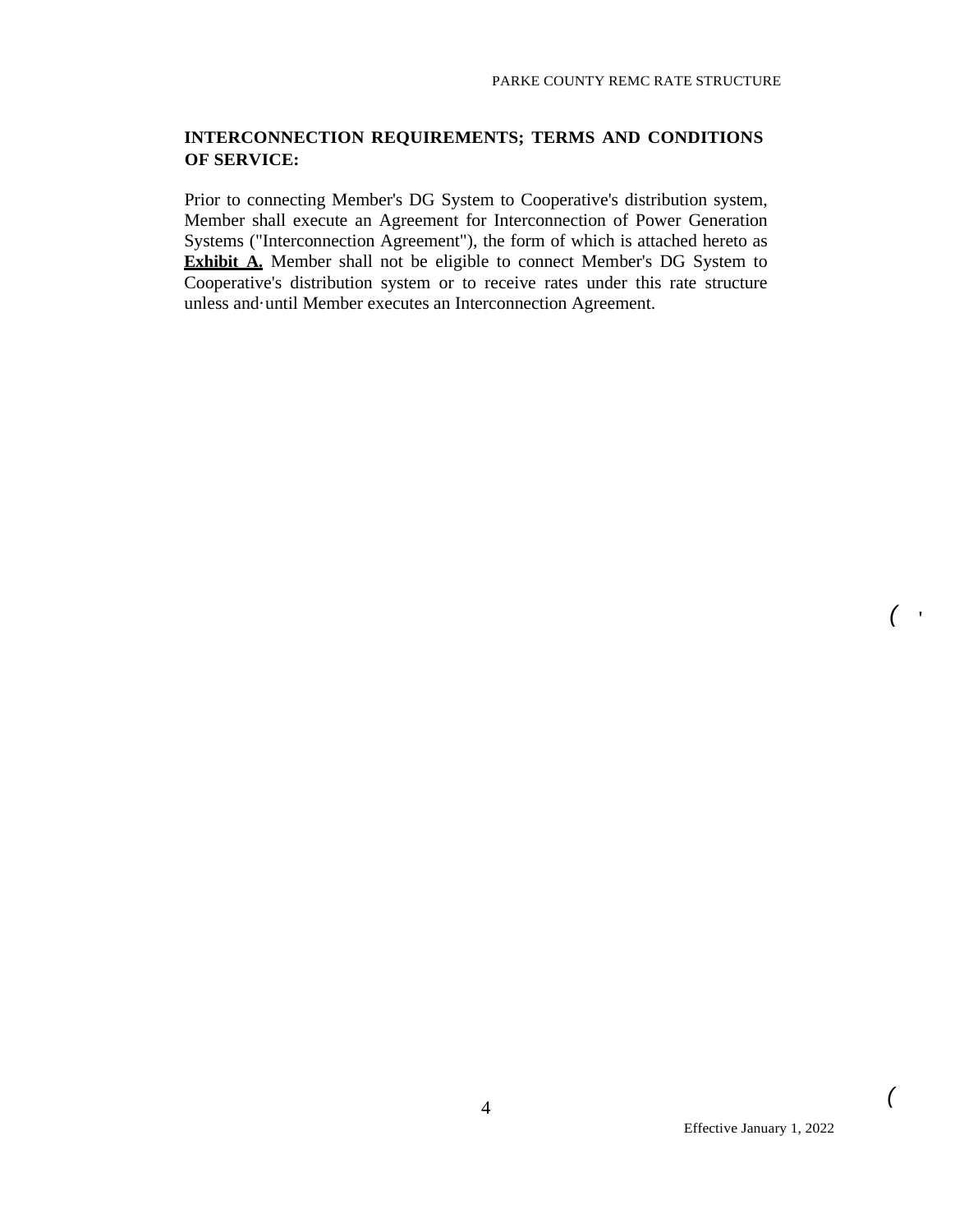## **Exhibit A**

#### **Form oflnterconnection Agreement**

## **PARKE COUNTY REMC AGREEMENT FOR INTERCONNECTION OF POWER GENERATION SYSTEMS**

This Interconnection Agreement ("Agreement") is made and entered into this day of ,20 , by Parke County Rural Electric Membership Corporation, ("Cooperative"), a corporation organized under the laws of Indiana, and ("Member"), each hereinafter sometimes referred to individually as "Party" or both referred to collectively as the "Parties". In

consideration of the mutual covenants set forth herein, the Parties agree as follows:

1. **Scope of Agreement.** This Agreement is intended to provide for the safe and orderly interconnection and operation of the Member's power generation system, more fully described on the attached Exhibit A ("Generator") and attached Exhibit B ("One Line Diagram"), and the electrical distribution facilities owned and operated by the Cooperative. This Agreement does not supersede any requirements of any of the Cooperative's articles of incorporation, bylaws, applicable rate structures, rules and regulations as the same may be amended from time to time by the Cooperative (the "Rules") and which shall be controlling in the event of a conflict between this Agreement and such Rules.

2. **Establishment of Point oflnterconnection:** The point where the electric energy first leaves the wires or facilities owned by the Cooperative and enters the wires or facilities provided by the member is the "Point of Interconnection." Cooperative and Member agree to interconnect the Generator at the Point oflnterconnection in accordance with the Cooperative's Rules which are incorporated herein by reference. The Generator installation, including the One Line Diagram, must also comply with the requirements of the current National Electric Code ("NEC"), National Electric Safety Code ("NESC"), and other applicable National, State, and local codes and ordinances.

3. **Responsibilities of Cooperative and Member for Installation, Operation and Maintenance of Facilities:** Member will, at the Member's own expense, install, operate, maintain, repair, and inspect, and shall be fully responsible for, the Generator, unless otherwise specified on Exhibit A. Member shall conduct operations of the Generator in compliance with all aspects of the Rules and in accordance with industry standard prudent engineering practices. Maintenance of the Generator shall be performed in accordance with the applicable manufacturers' recommended maintenance schedule and procedures.

4. **Suspension oflnterconnection:** It is intended that the interconnection of Member's Generator to the Cooperative' s electric distribution system does not compromise or damage the Cooperative's electric distribution system or violate its protection or operational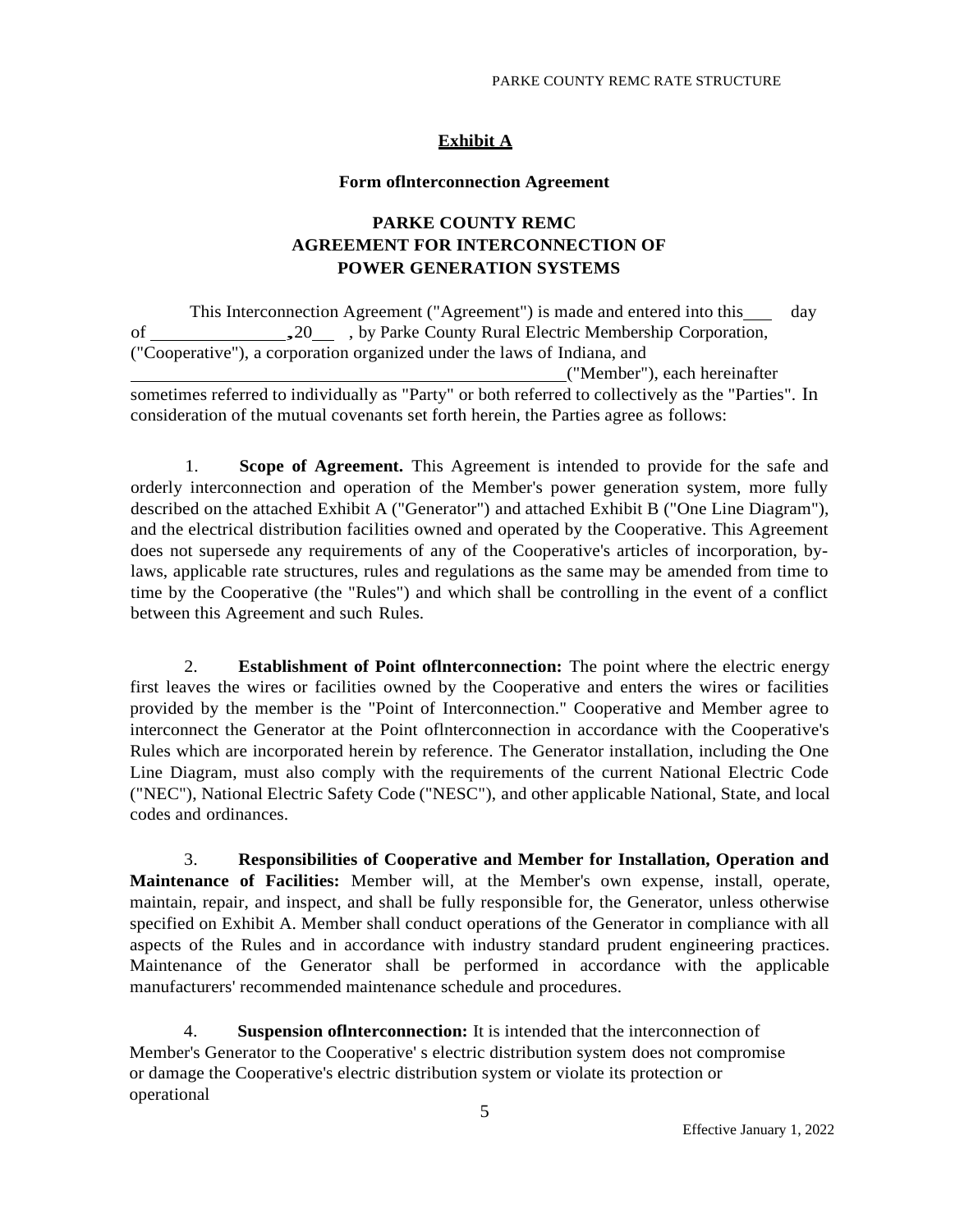requirements. The operation of the Member's Generator and interconnection facilities and the *(* quality of electric energy supplied by Member to the Cooperative shall meet the standards as specified by the Rules. If the operation of the Member's Generator or quality of electric energy supplied (in the case of power export) does not meet the standards as specified, then the Cooperative will notify the Member to take reasonable and expedient corrective action. The Cooperative shall have the right to disconnect the Member's Generator until compliance is reasonably demonstrated. Notwithstanding, the Cooperative may in its sole discretion disconnect the Member's Generator from the Cooperative's distribution system without notice if the operation of the Generator imposes a threat, in the Cooperative's sole judgment, to the Cooperative's distribution system, or to life and other property.

5. **Operator in Charge:** The Member is responsible for establishing operating procedures and standards for the operation of its Generator and to designate an "Operator in Charge" who **will** be responsible for the safe and reliable operation of the Generator. The Member shall ensure that the Operator in Charge of the Generator is competent in the operation of the Generator and is aware of the provisions of any operating agreements and regulations relating to the safe operation of electrical power systems. The Operator in Charge is the person identified by name or job title responsible for the real time operation of all electrical facilities related to the interconnection of the Generator owned by the Member.

6. **Testing and Testing Records:** The Member shall provide to the Cooperative all records of testing. Testing of protection systems shall be limited to records of compliance with standard acceptance procedures and by industry standards and practices. These records shall include testing at the start of commercial operation and periodic testing thereafter. Factory testing ' of pre-packaged Generators and the protective systems of small units shall be acceptable. In the case of a factory test, the Member needs to provide a written description and certification by the factory of the test, the test results, and the qualification of any independent testing laboratory. In addition, the settings of the equipment being installed are to be approved by the Cooperative prior to interconnection.

7. **Access:** Cooperative shall have access at reasonable times to the Generator whether before, during or after the time the Generator Facilities first produce energy, to perform reasonable on-site inspections to verify that the installation and operation of the Generator complies with the requirements of this Agreement and to verify the proper installation and continuing safe operation of the Generator. Cooperative shall always also have immediate access to breakers or any other equipment that will isolate the Generator from Cooperative's electric system. The cost of such inspection(s) shall be at Cooperative's expense; however, Cooperative shall not be responsible for any other cost Member may incur as a result of such inspection(s). The Cooperative assumes no liability in the event it exercises its rights under this Section

8. **Maintenance Outages:** Maintenance outages will occasionally be required on the Cooperative's distribution system and the Cooperative will provide as much notice and planning as practical to minimize downtime. It is agreed that in some emergency cases such notice may

*(*

*(*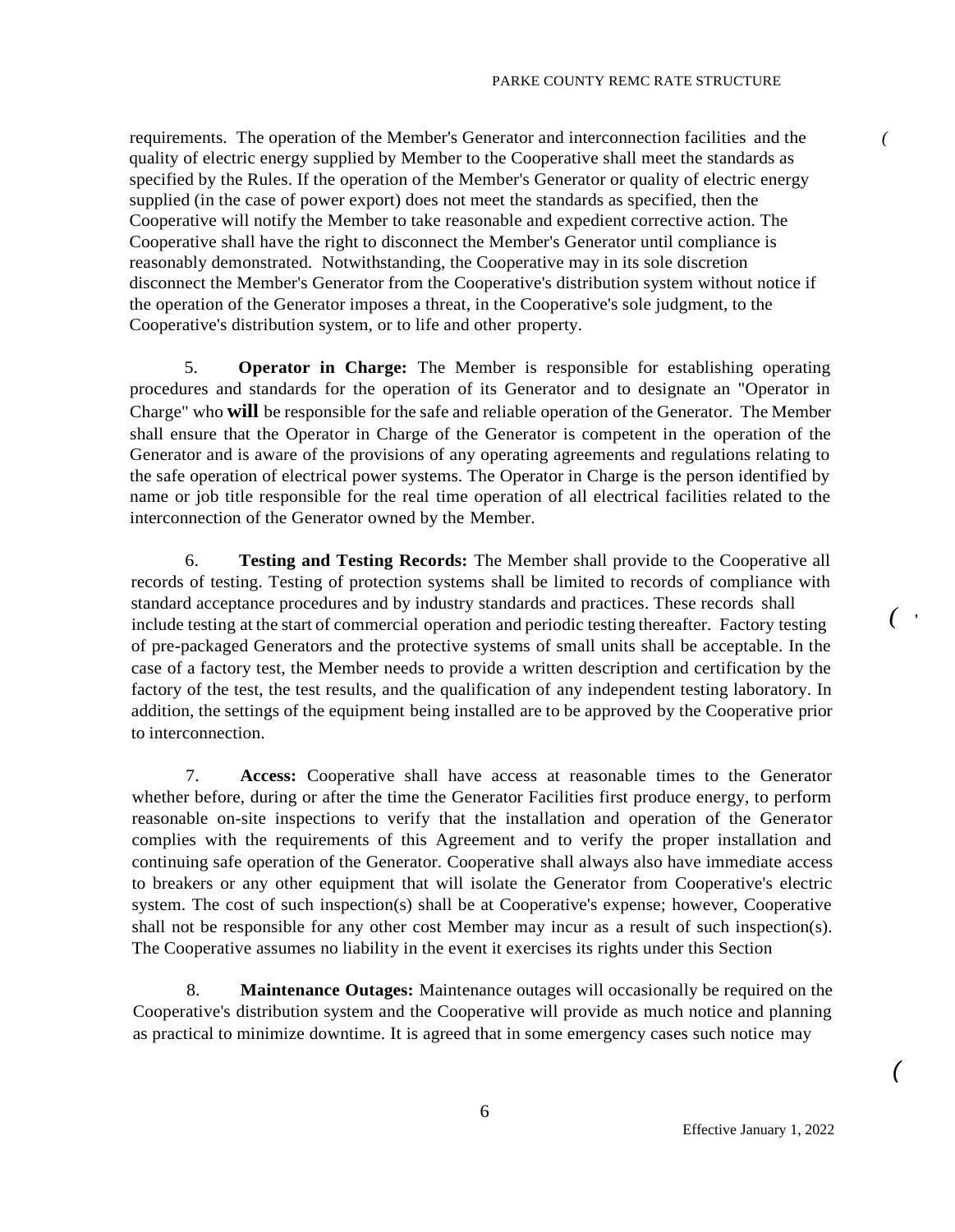not be practical. Compensation will not be made for unavailability of Cooperative' s distribution facilities due to distribution system outages.

9. **Disconnection of Facilities:** Member retains the option to disconnect its Generator from the Cooperative's distribution system, if Member notifies the Cooperative of its intent to disconnect by giving the Cooperative at least ten (10) days' prior written notice. Such disconnection shall not be a termination of this Agreement unless Member exercises rights under Section 13.

I 0. **Net-Billing Rates and Procedures: Member will adhere to power purchase agreement between member and Wabash Valley Power Authority (WVPA). Cooperative will not provide payment on behalf of WVPA. Member will be billed using rate structure deemed appropriate by the Cooperative. Bill processing and payment will be according to membership guidelines and Cooperative by-laws.**

11. **Liability and Indemnification:** The Member assumes all responsibility for the electric service upon Member's premises at and from the Point of Interconnection and for the wires and equipment used in connection therewith; and Member will protect and save Cooperative harmless from all claims for injury or damage to persons or property, including but not limited to property of Member, occurring on or about Member's premises or at and from the Point of Interconnection or flow of electricity from Cooperative, occasioned by such electricity or said wires and equipment, except where said injury or damage is proved to have been caused solely by the negligence of the Cooperative. The Member will (a) pay the Cooperative for all damages to Cooperative' s equipment, facilities, or distribution system, and (b) save and hold Cooperative harmless from all claims, demands, and liabilities of every kind and nature for injury or damage to, or death of, persons and/or property of others, including costs and expenses of defending against the same, arising in any manner in connection with Member's Generator or the operation thereof. The Member shall also indemnify, defend and hold the Cooperative, its employees, contractors, members and agents ("Indemnities") harmless from and against all damages, losses, costs, expenses, and claims, including attorney's fees, incurred by the Indemnities for injury or damage to persons or property, including but not limited to the property of the Cooperative, which arise or result, directly or indirectly from the Member's ownership, operation and interconnection of the Member's Generator and interconnection facilities.

12. **Insurance:** The Member, at Member's own expense, shall secure and maintain in effect while interconnected to the Cooperative's distribution system Comprehensive General Liability Insurance and Contractual Liability Insurance insuring Member's indemnification obligations under Section 11 above, and bodily injury, death and property damage with a combined single limit for bodily injury and property damage of not less than \$1,000,000.00 for each occurrence. A Certificate oflnsurance evidencing the requisite coverage shall be provided to the Cooperative prior to interconnecting to the Cooperative's distribution system. Cooperative shall be permitted to periodically obtain proof of current insurance coverage. The Member will not be allowed to commence or continue interconnected operations unless evidence is provided that satisfactory insurance coverage is in effect.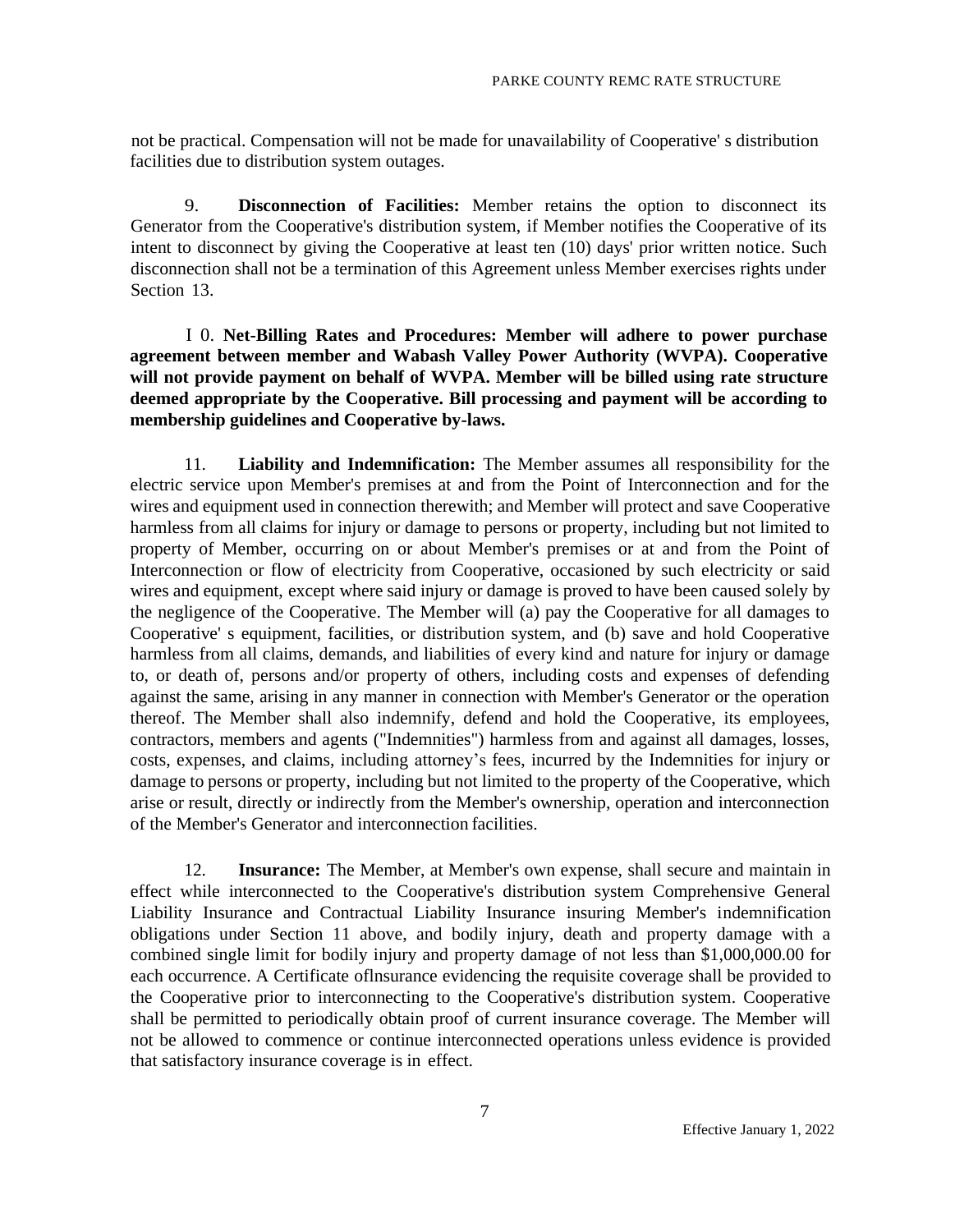13, **Effective Term and Termination Rights:** This Agreement shall be effective *(* upon execution by both Parties and shall continue in full force and effect so long as the Member's Generator is interconnected to the Cooperative's electric distribution system, This Agreement may be amended by the Cooperative without the consent of the Member upon 30 days prior written notice to the Member. This Agreement shall terminate on the date that the Member permanently de-installs its interconnection of its Generator with the Cooperative's system and provides notice thereof to the Cooperative, provided, however, any obligation contained herein which would naturally survive the termination of this Agreement, including but not limited to the Member's indemnification obligations, shall survive the termination of this Agreement. This Agreement may also be terminated as follows: (a) Cooperative may terminate upon failure by the Member to generate energy from the Generator and deliver such energy to the Cooperative within six (6) months after completion of the interconnection; (b) Cooperative may terminate this Agreement by giving the Member at least thirty (30) days prior written notice that the other Party is in default of any of the terms and conditions of the Agreement or the Rules or any rate structure, tariff, regulation, contract, or policy of the Cooperative, so long as the notice specifies the basis for termination and the default is not cured within such thirty (30) day period; (c) Cooperative may terminate by giving Member at least sixty (60) days' notice in the event that there is a material change in an applicable law, or any requirement of the Cooperative' s wholesale power supplier or of any transmission utility, independent system operator or regional transmission organization having responsibility for the operation of any part of the Cooperative's distribution system..

14. **Compliance with Laws and Rules:** Both the Cooperative and the Member shall be responsible for complying with all applicable federal and state laws, rules and regulations, The interconnection and services provided under this Agreement shall at all times be subject to the terms and conditions set forth in the Rules, which Rules are hereby incorporated into this Agreement by this reference. The Cooperative shall have the right to change any of the Rules at any time.

15, **Severability:** If any portion or provision of this Agreement is held or adjudged for any reason to be invalid or illegal or unenforceable by any court of competent jurisdiction, such portion shall be deemed separate and independent, and the remainder of this Agreement shall remain in full force and effect,

16. **Entirety of Agreement and Prior Agreements Superseded:** This Agreement, including the Rules and all attached Exhibits, which are expressly made a'part hereof for all purposes, constitutes the entire agreement and understanding between the Parties with regard to the interconnection of the facilities of the Parties at the Points of Interconnection expressly provided for in this Agreement. The Parties are not bound by or liable for any statement, representation, promise, inducement, understanding, or undertaking of any kind or nature (whether written or oral) with regard to the subject matter hereof not set forth or provided for herein or in the member application, or other written information provided by the Member in compliance with the Rules, It is expressly acknowledged that the Parties may have other agreements covering other services not expressly provided for herein, which agreements are unaffected by thisAgreement.

Effective January 1, 2022

(:

*(* :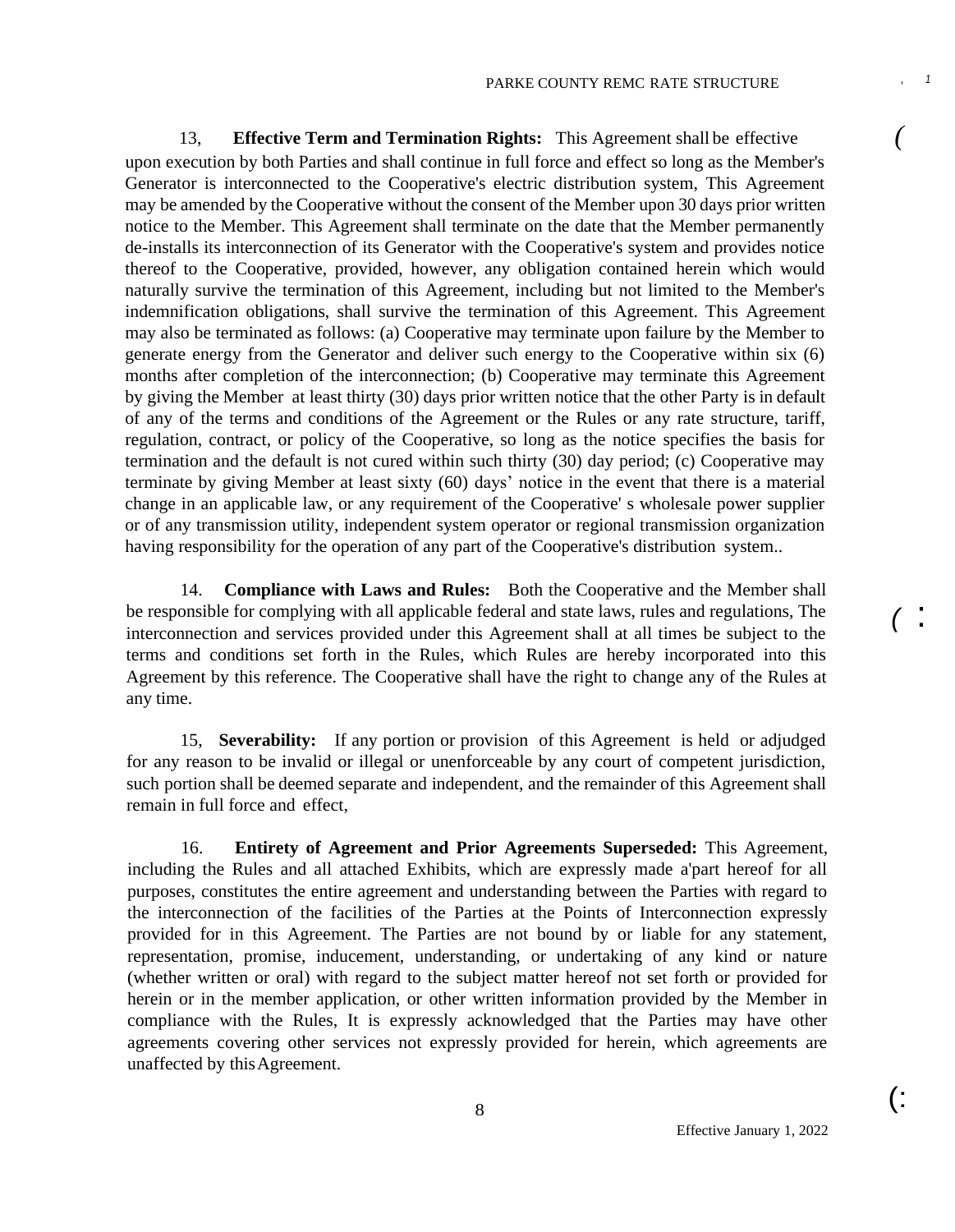17. **Assignment:** At any time during the term of this Agreement, the Member may assign this Agreement to a corporation, an entity with limited liability or an individual (the "Assignee") to whom the Member transfers ownership of the Generator; provided that the member obtains the consent of the Cooperative in advance of the assignment. The Cooperative's consent will be based on a determination that the Assignee is financially and technically capable to assume ownership and/or operation of the Generator. The company or individual to which this Agreement is assigned will be responsible for the proper operation and maintenance of the Generator and must agree in writing to be subject to all provisions of this Agreement.

18. **Notices:** Notices given under this Agreement are deemed to have been duly delivered if hand delivered orsent by United States certified mail, return receipt requested, postage prepaid, to:

| (a) If to Cooperative: | Parke County REMC            |  |
|------------------------|------------------------------|--|
|                        | <b>ATTN: General Manager</b> |  |
|                        | 119 W. High Street           |  |
|                        | Rockville, IN 47872          |  |
|                        |                              |  |
| (b) If to Member:      |                              |  |
|                        |                              |  |
|                        |                              |  |

The above-listed names, titles, and addresses of either Party may be changed by written notification to the other Party.

19. **Force Majeure.** For purposes of this Agreement, the term "Force Majeure" means any cause or event not reasonably within the control of the Party claiming Force Majeure, including, but not limited to, the following: acts of God, strikes, lockouts, or other industrial disturbances; acts of public enemies; orders or permits or the absence of the necessary orders or permits of any kind which have been properly applied for from the government of the United States, the State of Indiana, any political subdivision or municipal subdivision or any of their departments, agencies or officials, or any civil or military authority; unavailability of a fuel or resource used in connection with the generation of electricity; extraordinary delay in transportation; unforeseen soil conditions; equipment, material, supplies, labor or machinery shortages; epidemics; landslides; lightning; earthquakes; fires; hurricanes; tornadoes; storms; floods; washouts; drought; arrest; war; civil disturbances; explosions; breakage or accident to machinery, transmission lines, pipes or canals; partial or entire failure of utilities; breach of contract by any supplier, contractor, subcontractor, laborer or materialman; sabotage; injunction; blight; famine; blockade; or quarantine.

If either Party is rendered wholly or partly unable to perform its obligations under this Agreement because of Force Majeure, both Parties shall be excused from whatever obligations under this Agreement are affected by the Force Majeure (other than the obligation to pay

(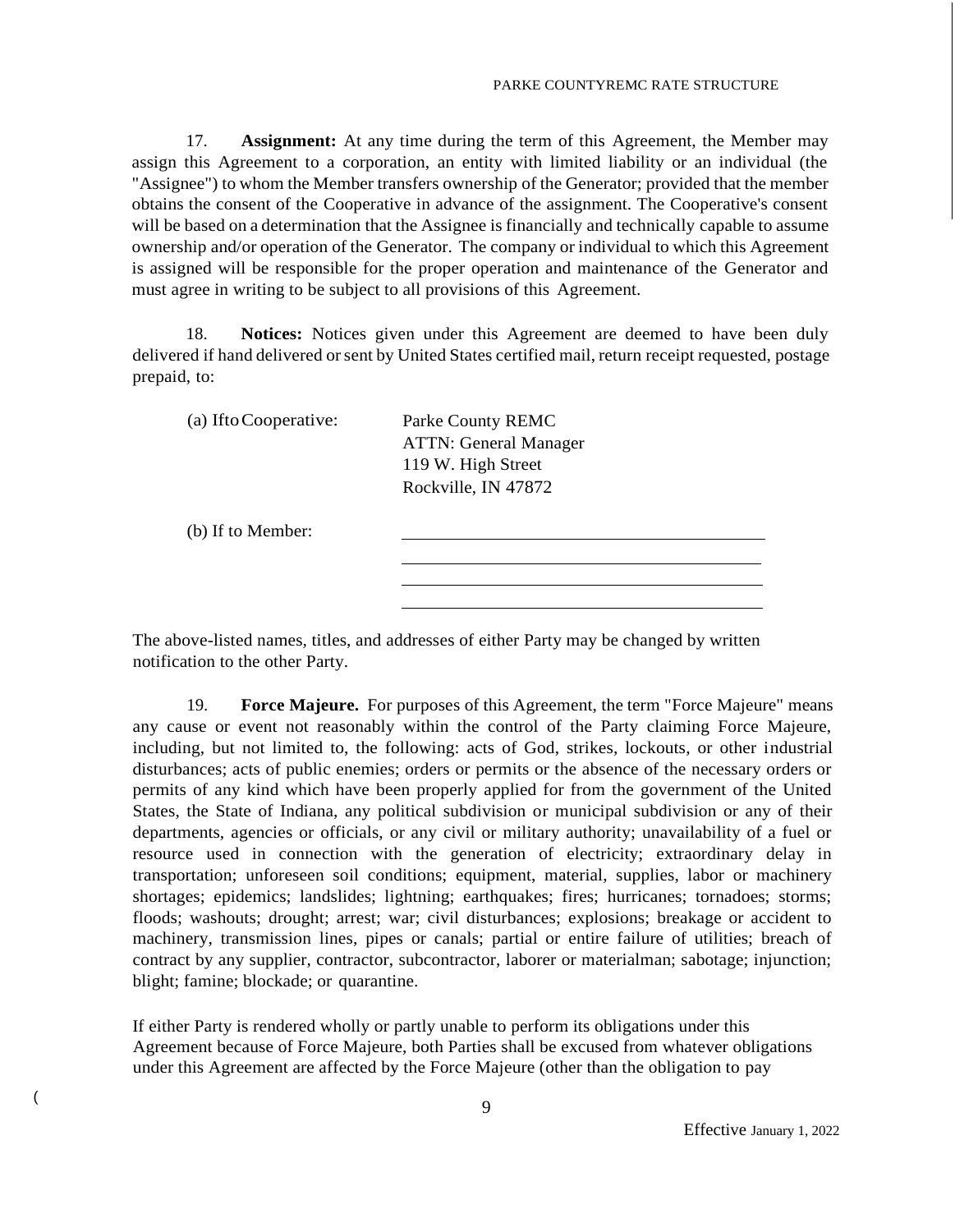money) and shall not be liable or responsible for any delay in the performance of, or the inability to perform, any such obligations for so long as the Force Majeure continues. The Party suffering an occurrence of Force Majeure shall, as soon as is reasonably possible after such occurrence, give the other Party written notice describing the particulars of the occurrence and shall use commercially reasonable efforts to remedy its inability to perform; provided, however, that the settlement of any strike, walkout, lockout or other labor dispute shall be entirely within the discretion of the Party involved in such labor dispute.

20. **Limitations (No Third-Party Beneficiaries, Waiver, etc.):** This Agreement is not intended to and does not create rights, remedies, or benefits of any character whatsoever in favor of any persons, corporations, associations, or entities other than the Parties, and the obligations herein assumed are solely for the use and benefit of the Parties. The failure of a Party to this Agreement to insist, on any occasion, upon strict performance of any provision of this Agreement will not be considered to waive the obligations, rights, or duties imposed upon the Parties.

**IN WITNESS WHEREOF,** the Parties have caused this Agreement to be signed by their respective duly authorized representatives.

| PARKE COUNTY REMC                                         | <b>MEMBER</b>                                                                                                                                                                                                                                                                                                                                                                                                                                     |  |
|-----------------------------------------------------------|---------------------------------------------------------------------------------------------------------------------------------------------------------------------------------------------------------------------------------------------------------------------------------------------------------------------------------------------------------------------------------------------------------------------------------------------------|--|
| BY:<br><u> 1989 - John Stein, Amerikaansk politiker (</u> | BY:                                                                                                                                                                                                                                                                                                                                                                                                                                               |  |
|                                                           | Name: $\frac{1}{\sqrt{1-\frac{1}{2}} \cdot \frac{1}{2} \cdot \frac{1}{2} \cdot \frac{1}{2} \cdot \frac{1}{2} \cdot \frac{1}{2} \cdot \frac{1}{2} \cdot \frac{1}{2} \cdot \frac{1}{2} \cdot \frac{1}{2} \cdot \frac{1}{2} \cdot \frac{1}{2} \cdot \frac{1}{2} \cdot \frac{1}{2} \cdot \frac{1}{2} \cdot \frac{1}{2} \cdot \frac{1}{2} \cdot \frac{1}{2} \cdot \frac{1}{2} \cdot \frac{1}{2} \cdot \frac{1}{2} \cdot \frac{1}{2} \cdot \frac{1}{2}$ |  |
|                                                           | TITLE: _ _ _ _ _ _ _ _ _ _ _ _ _                                                                                                                                                                                                                                                                                                                                                                                                                  |  |
|                                                           |                                                                                                                                                                                                                                                                                                                                                                                                                                                   |  |

238766v2

 $\big($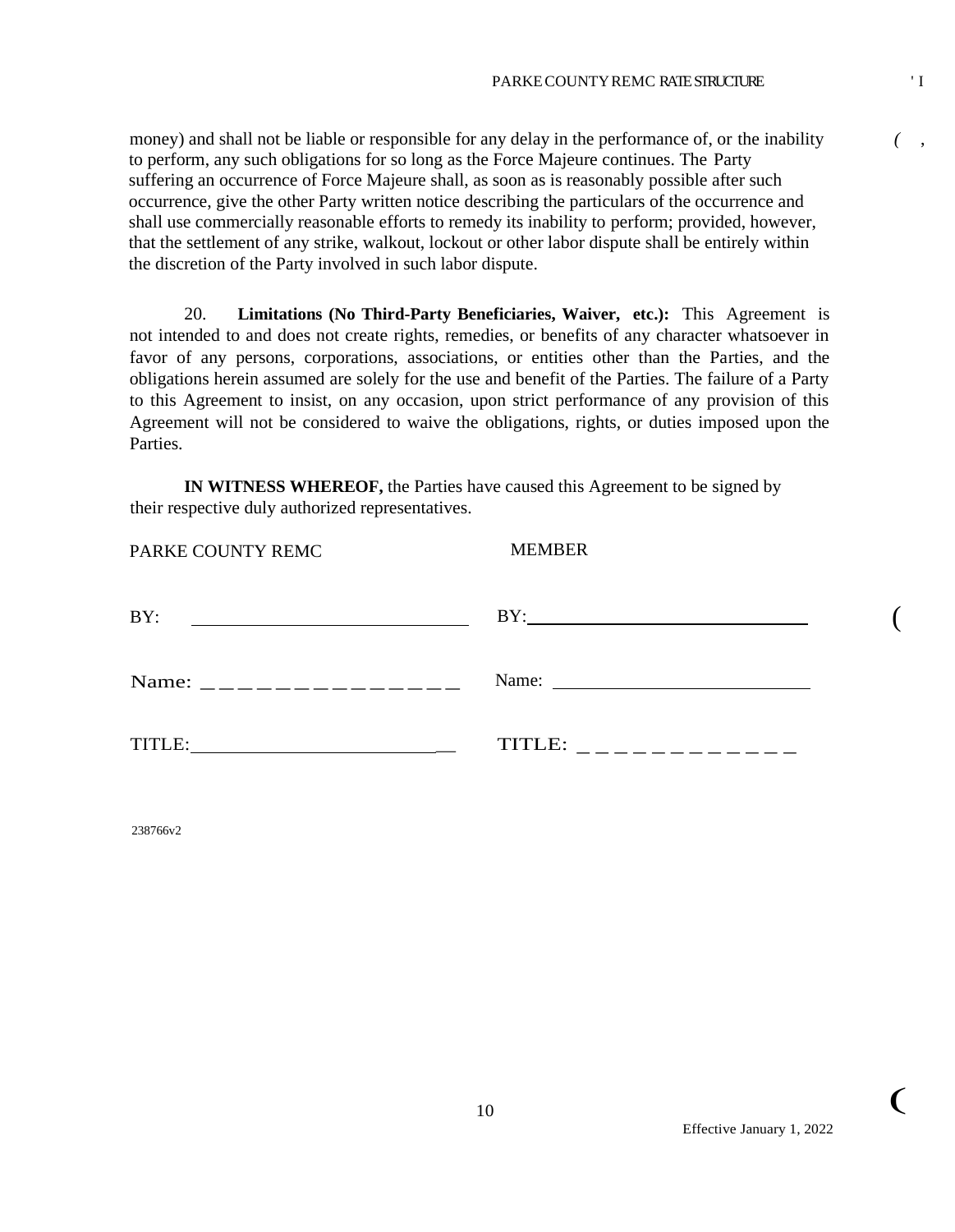### **EXIDBIT A TO INTERCONNECTION AGREEMENT GENERATOR INFORMATION**

**GENERATOR NUMBER \_** I.Name: 2. Generator location: 3. Delivery voltage: 4. Generator Fault Current at point of interconnection: Generator Fault Current at poi<br>
Line to Ground  $\frac{\phantom{+}}{\phantom{+}}$   $\phantom{+}-\phantom{+}-\phantom{+}$  Line to Line  $\phantom{+}\phantom{+}\phantom{+}$ 5. Facilities to be furnished by Cooperative: 6. Facilities to be furnished by Member: 7. Cost Responsibility: 8. Supplemental terms and conditions attached (check one):  $\angle$  Yes No The Operator in Charge for Member is: Name: Address: Phone: